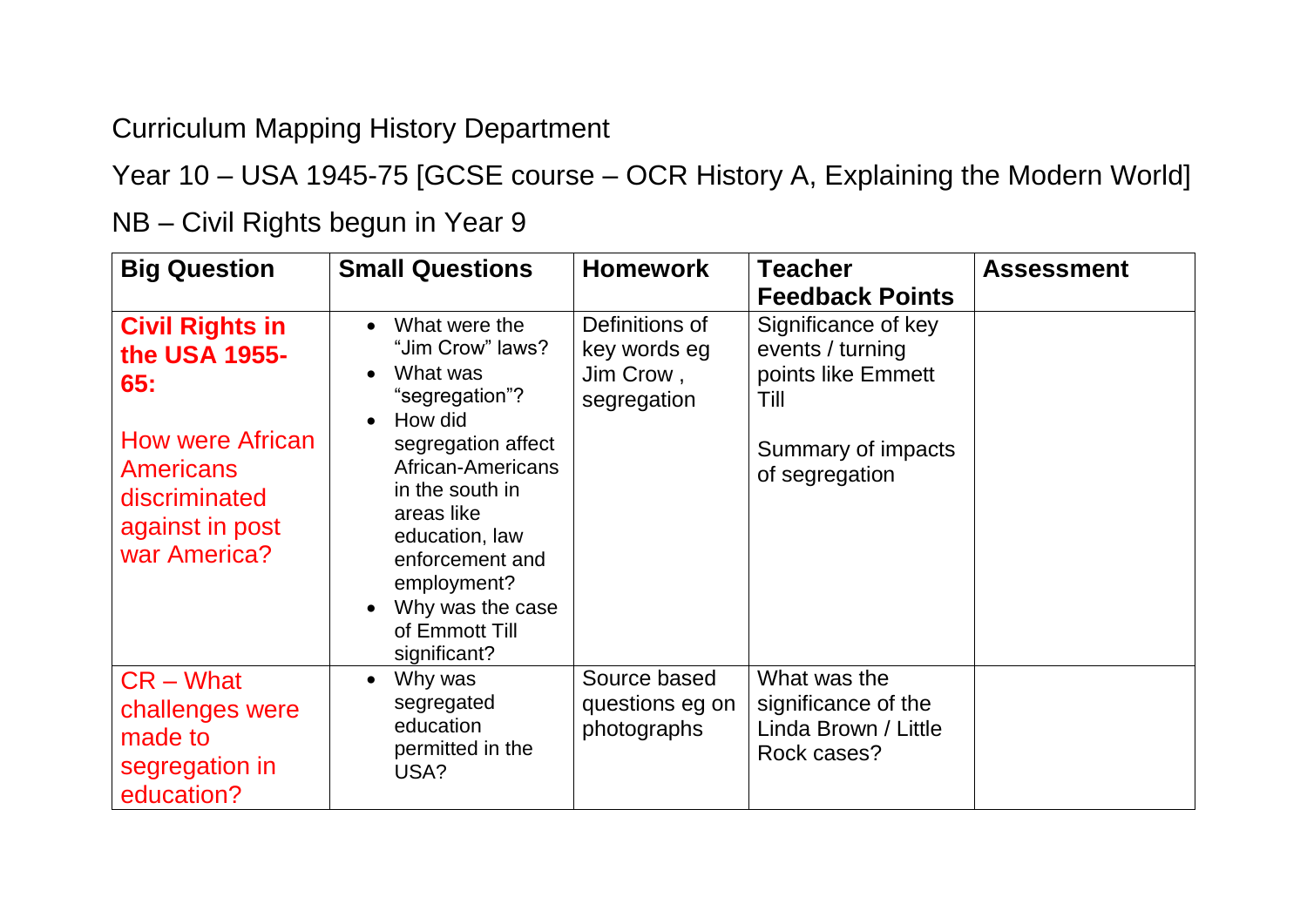|                                                                                 | Who was Linda<br>Brown?<br>What was the<br>significance of the<br>Brown case and<br>the Warren<br>judgement?<br>What happened in<br>Little Rock?<br>Why was the<br>involvement of<br>President<br>Eisenhower<br>significant?               | "Mastery" style<br>questions on<br>civil rights and<br>education                                                                              |                                                             |                                                                           |
|---------------------------------------------------------------------------------|--------------------------------------------------------------------------------------------------------------------------------------------------------------------------------------------------------------------------------------------|-----------------------------------------------------------------------------------------------------------------------------------------------|-------------------------------------------------------------|---------------------------------------------------------------------------|
| $CR - What was$<br>the significance of<br>the Montgomery<br><b>Bus Boycott?</b> | What did Rosa<br>Parks do?<br>Why was the<br>Montgomery bus<br>boycott<br>successful?<br>What was the<br>significance of the<br>events in<br>Montgomery?<br>Why was Martin<br>Luther King a key<br>figure in the civil<br>rights movement? | Summary of<br>events of<br>Montgomery<br>bus boycott<br><b>Explain</b><br>significance of<br>Source based<br>questions<br>Assessment<br>essay | Source based<br>exercises eg<br>message questions<br>on MBB | 18 mark essay<br>question on role of<br><b>MLK</b> from practice<br>paper |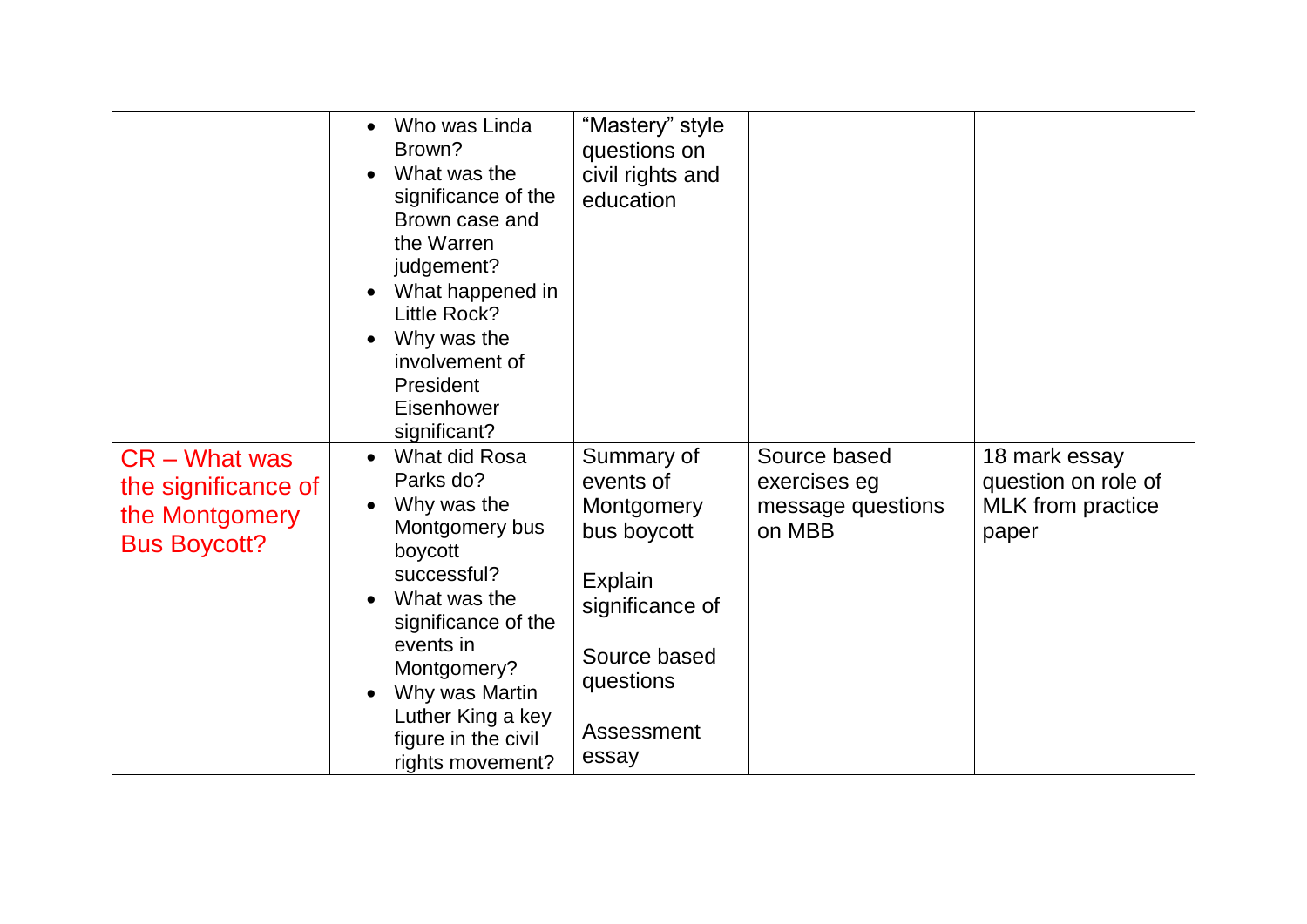| How else did the<br><b>Civil Rights</b><br>movement<br>challenge<br>segregation? | What were "sit-<br>ins"?<br>What were<br>"Freedom Rides"?<br>What was the<br>significance of the<br>"March on<br>Washington"?<br>What was the role<br>of the following<br>organisations - the<br>SCLC, the SNCC,<br>CORE?<br>How has the<br>situation in the<br>USA changed by<br>1961? | Source<br>questions as<br>assessment<br>Summary task -<br>how different<br>was USA by<br>1961? | Summary of key<br>features of Civil<br>Rights campaign<br>Tasks on role of MLK<br>/ significance of<br>March on<br>Washington | Source qs on<br>Birmingham from<br>2018 paper [10<br>marks] |
|----------------------------------------------------------------------------------|-----------------------------------------------------------------------------------------------------------------------------------------------------------------------------------------------------------------------------------------------------------------------------------------|------------------------------------------------------------------------------------------------|-------------------------------------------------------------------------------------------------------------------------------|-------------------------------------------------------------|
| <b>What opposition</b><br>was there to the<br><b>Civil Rights</b><br>movement?   | How did elected<br>$\bullet$<br>authorities in the<br>South oppose civil<br>rights eg Governor<br>Fabius?<br>What happened in<br>the civil rights<br>marches in<br>Birmingham<br>$(1963)$ and Selma<br>(1965) in<br>Alabama?                                                            | As tfp /<br>assessment                                                                         | Source based tasks<br>on events in<br>Birmingham or<br>Selma                                                                  | Source qs on<br>Birmingham from<br>2018 paper [10<br>marks] |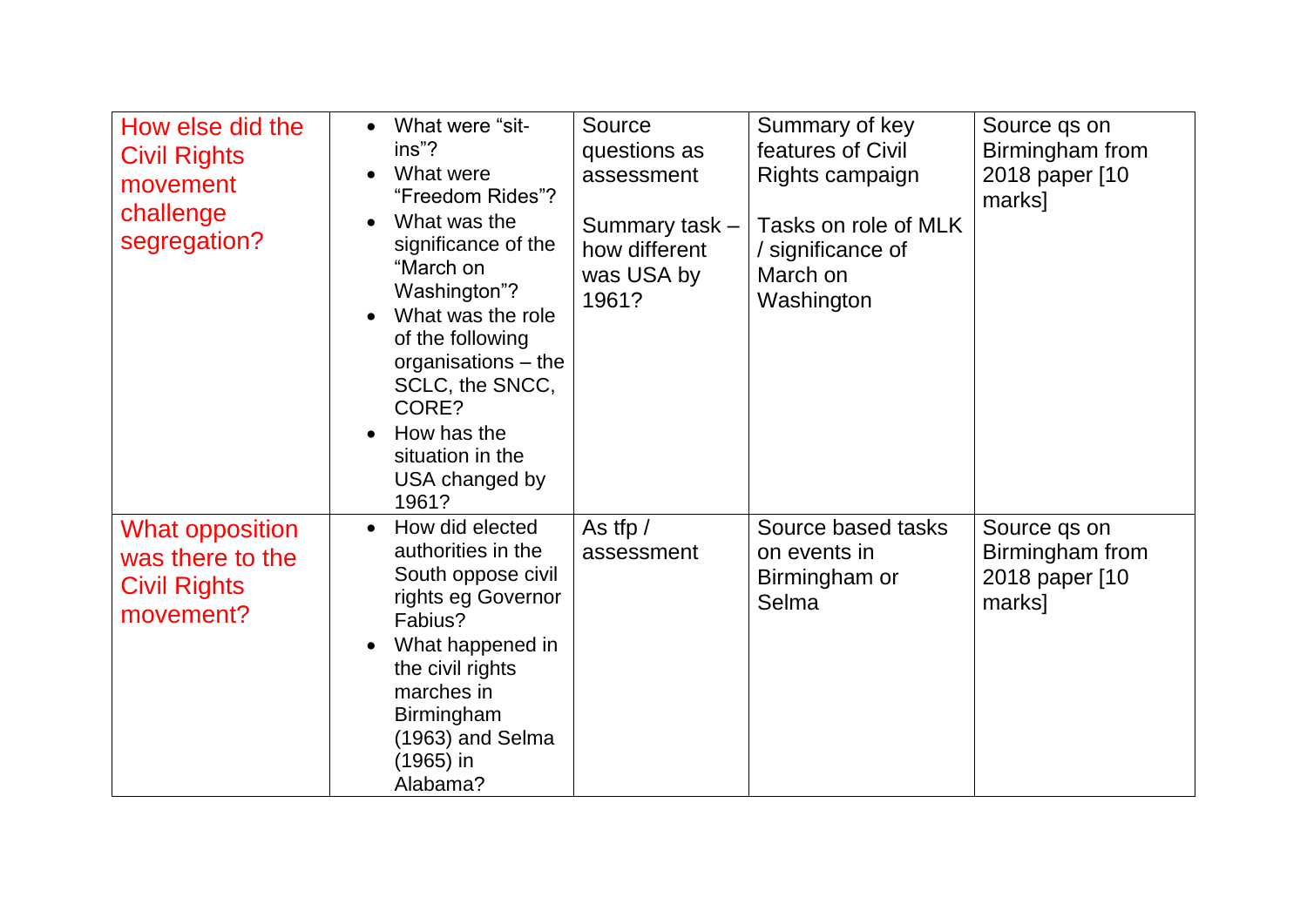| How significant<br>were Presidents<br>from Eisenhower<br>to Nixon in<br>helping establish<br>civil rights? | What role did<br>$\bullet$<br>Eisenhower play in<br>developing civil<br>rights?<br>What role did<br>Kennedy play in<br>developing civil<br>rights?<br>What role did<br>Johnson play in<br>developing civil<br>rights?<br>What role did<br>Nixon play in<br>developing civil<br>rights? | Task from<br>$textbook - gold$<br>/ silver / bronze                           | Notes on roles of<br>different Presidents                                               | 18 mark essay<br>question on role of<br><b>Presidents [practice</b><br>paper] |
|------------------------------------------------------------------------------------------------------------|----------------------------------------------------------------------------------------------------------------------------------------------------------------------------------------------------------------------------------------------------------------------------------------|-------------------------------------------------------------------------------|-----------------------------------------------------------------------------------------|-------------------------------------------------------------------------------|
| Why was the<br>1964 Civil Rights<br>Act passed, and<br>what impact did it<br>have?                         | What was the<br>main reason for<br>the passage of the<br>1964 CR Act?<br>What impact did it<br>have, especially<br>on voting rights?                                                                                                                                                   | Source question<br>- chains and<br>vote cartoon                               | Significance of 1964<br>Act                                                             |                                                                               |
| <b>Post-war</b><br>challenges in<br>the USA 1945-54                                                        | What is Capitalism<br>/ Communism?<br>How are they<br>different, and why<br>did this matter?                                                                                                                                                                                           | Comparison of<br>capitalism and<br>communism<br>Explain why<br>most Americans | Chart to compare<br>Communism /<br>capitalism<br><b>Statements about</b><br>communism / | Explain why qs on<br>Red Scare from<br>practice paper [10<br>marks]           |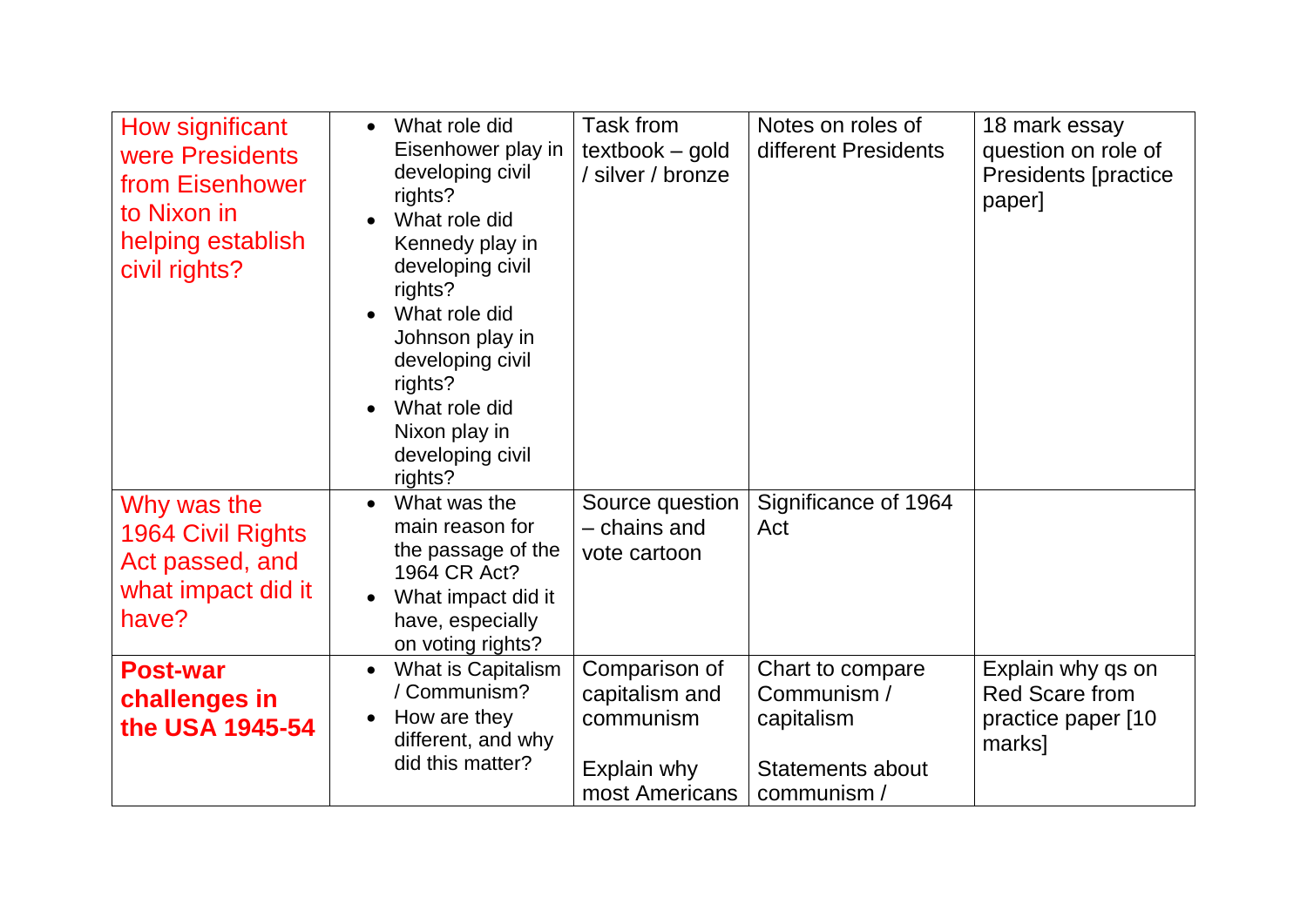| Why was the US<br>government<br>worried about<br>Communism? | Why did most<br>$\bullet$<br>Americans fear<br>Communism and<br>value the<br>"American way of<br>life"?<br>How did<br>international<br>events reinforce<br>the "Red Scare"?<br>How did the media<br>/ Hollywood<br>reinforce this? | felt the<br>"American way<br>of life" was<br>superior to<br>Communism        | capitalism to<br>correctly identify                           |                                                                                                                  |
|-------------------------------------------------------------|------------------------------------------------------------------------------------------------------------------------------------------------------------------------------------------------------------------------------------|------------------------------------------------------------------------------|---------------------------------------------------------------|------------------------------------------------------------------------------------------------------------------|
| What was the<br>"Red Scare" of<br>the late 1940s?           | What was the role<br>$\bullet$<br>of Herbert Hoover<br>and the FBI?<br>Why were HUAC<br>and the Hiss Case<br>significant?<br>Were the<br>Rosenbergs<br>guilty?                                                                     | Notes on<br>individual<br>incidents /<br>cases<br>Tasks on<br>Rosenberg case | Notes on individual<br>incidents / cases<br>Testing on events | 18 mark essay<br>question on Red<br>Scare from 2018<br>paper<br>Source qs from<br>practice paper on<br>red Scare |
| What was the<br>significance of<br>McCarthyism?             | Who was Joseph<br>$\bullet$<br>McCarthy?<br>What does "witch-<br>hunt" mean?<br>Who did McCarthy<br>accuse of<br>Communism?                                                                                                        | "Stool" exercise<br>from textbook<br>on rise of<br><b>McCarthyism</b>        | Reasons for rise / fall<br>of McCarthyism                     | Source questions on<br>McCarthyism from<br>2109 paper [10<br>marks]<br>Explain why qs on<br>McCarthyism's        |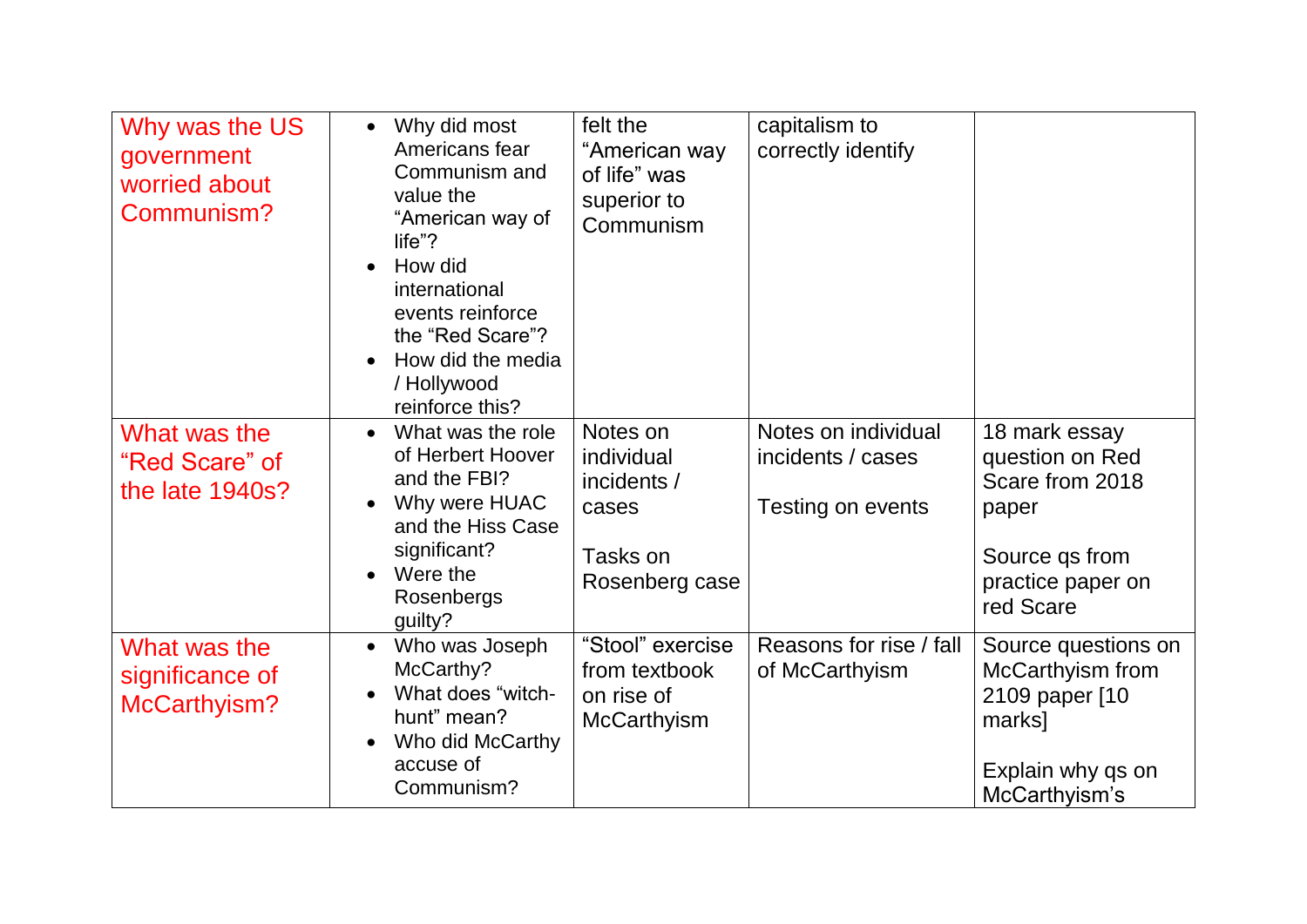|                                                                                                                                                         | Why were<br>McCarthy's<br>accusations<br>damaging?<br>What does<br>"blacklisting<br>mean?                                                                   |                                                                                                                                                  |                                                       | importance in the<br>50s [practice paper] |
|---------------------------------------------------------------------------------------------------------------------------------------------------------|-------------------------------------------------------------------------------------------------------------------------------------------------------------|--------------------------------------------------------------------------------------------------------------------------------------------------|-------------------------------------------------------|-------------------------------------------|
| Why did<br><b>McCarthyism</b><br>decline?                                                                                                               | How did Ed<br>$\bullet$<br>Morrow, Arthur<br>Miller and Owen<br>Lattimore all help<br>oppose<br>McCarthyism?<br>Why did support<br>for McCarthy<br>decline? | "Stool" exercise<br>on decline of<br><b>McCarthyism</b><br>Chart on role of<br>individuals in<br>opposing /<br>challenging<br><b>McCarthyism</b> | What was main<br>factor in decline of<br>McCarthyism? |                                           |
| <b>Government and</b><br><b>dissent 1965-75</b><br>Why did some<br><b>African</b><br><b>Americans</b><br>disagree with<br><b>Martin Luther</b><br>King? | Why did some<br>$\bullet$<br>African-Americans<br>disagree with non<br>violence?<br>What criticisms<br>could be made of<br>MLK as a leader?                 |                                                                                                                                                  | What were<br>weaknesses of MLK<br>as a leader?        |                                           |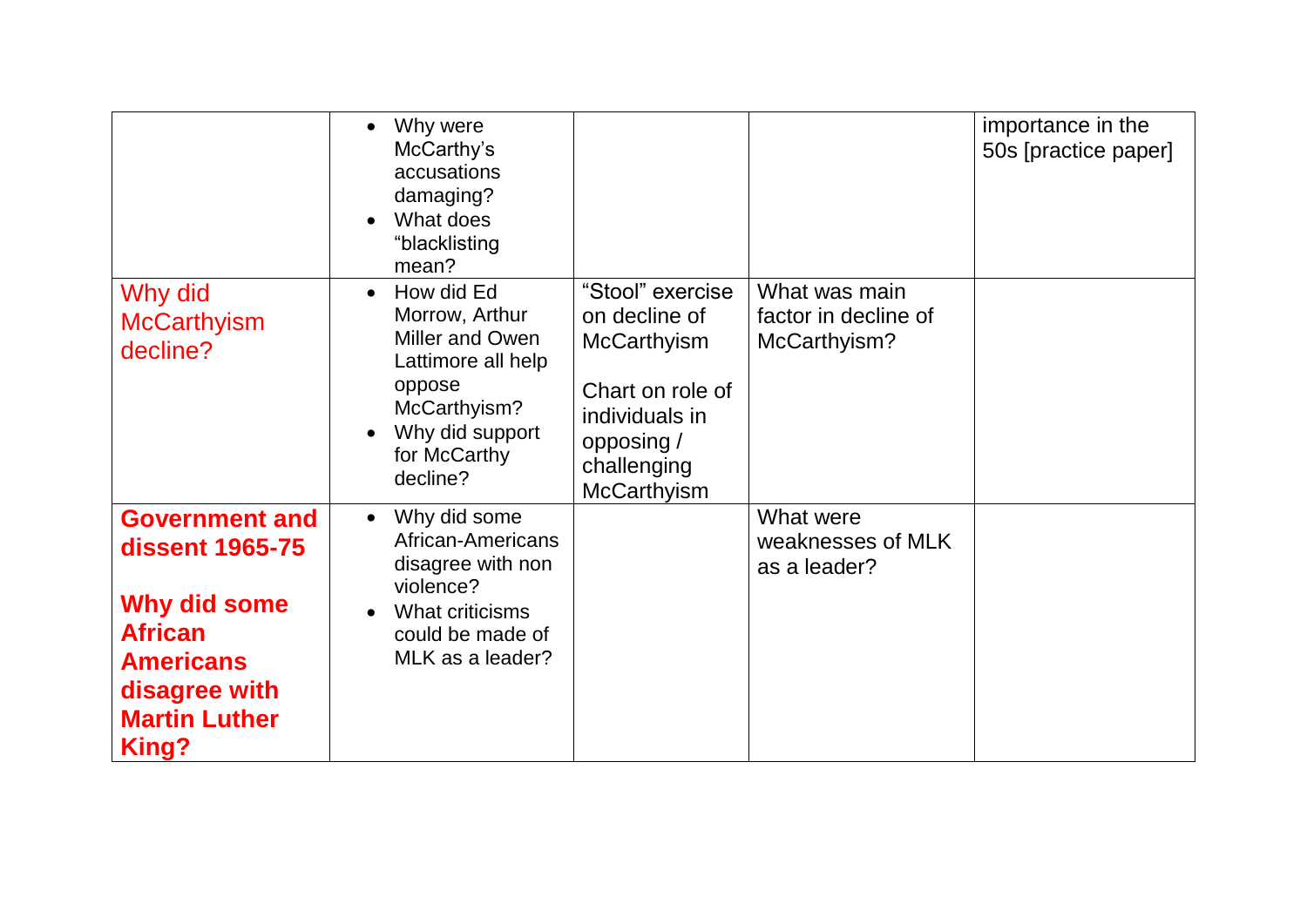| Who was<br>Malcolm X and<br>what was the<br><b>Black Power</b><br>movement? | Why was Malcolm<br>X called "X"?<br>How was he<br>similar / different to<br>MLK?<br>How did he<br>influence the<br>"Black power"<br>movement?<br>What was<br>significant about<br>the Olympics in<br>1968?<br>Who was Stokely<br>Carmichael and<br>why was he<br>significant? | Comparison<br>exercise<br>between MLK &<br>MX.<br>Tasks on 1968<br>Olympics /<br><b>Black Power</b><br>salute | Chart of similarities /<br>differences between<br>Malcolm X / MLK<br>Why was 1968<br>Olympics significant? | 18 mark essay on<br>MLK / Malcolm X<br>from 2019 paper<br>2 marker on Black<br>Power from 2019<br>paper |
|-----------------------------------------------------------------------------|-------------------------------------------------------------------------------------------------------------------------------------------------------------------------------------------------------------------------------------------------------------------------------|---------------------------------------------------------------------------------------------------------------|------------------------------------------------------------------------------------------------------------|---------------------------------------------------------------------------------------------------------|
| <b>Were the Black</b><br>Panthers a<br>serious threat?                      | Who were the<br><b>Black Panthers?</b><br>What action did<br>they take $-$<br>positive and<br>negative?<br>How did the<br>American<br>authorities oppose<br>the Black Panther<br>movement?                                                                                    | Source qs as<br>assessment                                                                                    | Notes / test on<br>actions of Black<br><b>Panthers</b>                                                     | Source question [5]<br>marks] on Black<br><b>Panthers</b>                                               |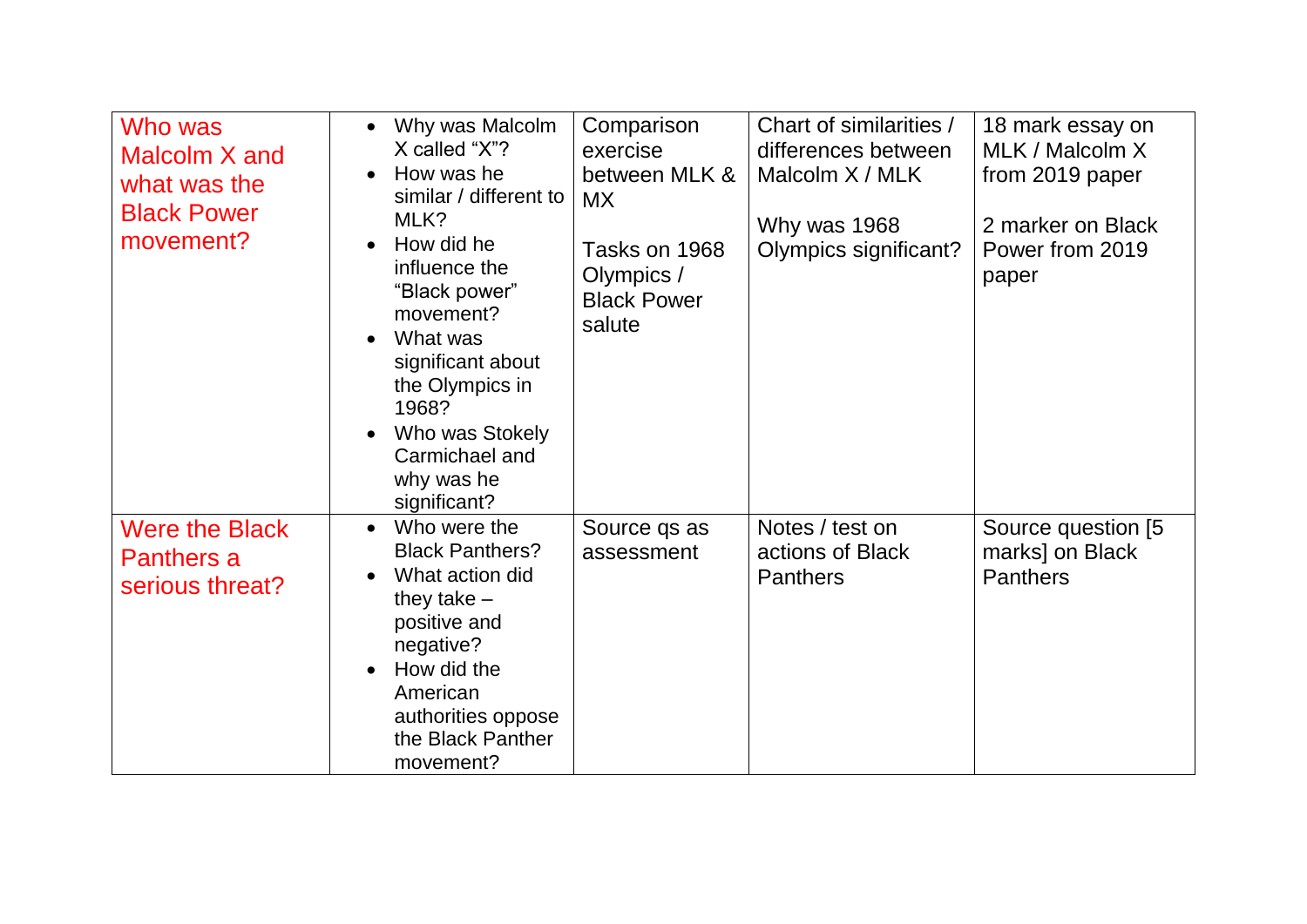| How and why did<br><b>Hispanic</b><br><b>Americans</b><br>protest? | How did Hispanic<br>$\bullet$<br>Americans face<br>discrimination?<br>Who was Cesar<br>Chavez?<br>How did Hispanics<br>protest?<br>What impact did<br>Hispanic protests<br>have?      | Chart of key<br>individuals /<br>issues / protests                                                                      | Notes / quizzing on<br>key names / events<br>in protest<br>Chart of key names /<br>events in areas of<br>protest      | 18 mark practice<br>question on protest<br>from practice paper                                                   |
|--------------------------------------------------------------------|---------------------------------------------------------------------------------------------------------------------------------------------------------------------------------------|-------------------------------------------------------------------------------------------------------------------------|-----------------------------------------------------------------------------------------------------------------------|------------------------------------------------------------------------------------------------------------------|
| How and why did<br><b>Native Americans</b><br>protest?             | How did Native<br>$\bullet$<br>Americans face<br>discrimination?<br>What happened at<br><b>Wounded Knee?</b><br>What gains did<br><b>Native Americans</b><br>make?                    | Chart of key<br>individuals /<br>issues / protests                                                                      | Notes / quizzing on<br>key names / events<br>in protest<br>Chart of key names /<br>events in areas of<br>protest      | 18 mark practice<br>question on protest<br>from practice paper                                                   |
| How and why did<br>women protest?                                  | What was the role<br>$\bullet$<br>/ expectations of<br>women in post war<br>America?<br>Why did feminism<br>emerge in the<br>1950s?<br>What was NOW?<br>How did feminists<br>protest? | Explain reasons<br>why feminism<br>emerged<br>What was<br>significance of<br>key court cases<br>such as Roe vs<br>Wade? | Why did feminism<br>emerge in the<br>1950s?<br>What was<br>significance of key<br>court cases such as<br>Roe vs Wade? | Explain why qs on<br>feminism from 2018<br>paper [10 marks]<br>2 marker on feminist<br>actions practice<br>paper |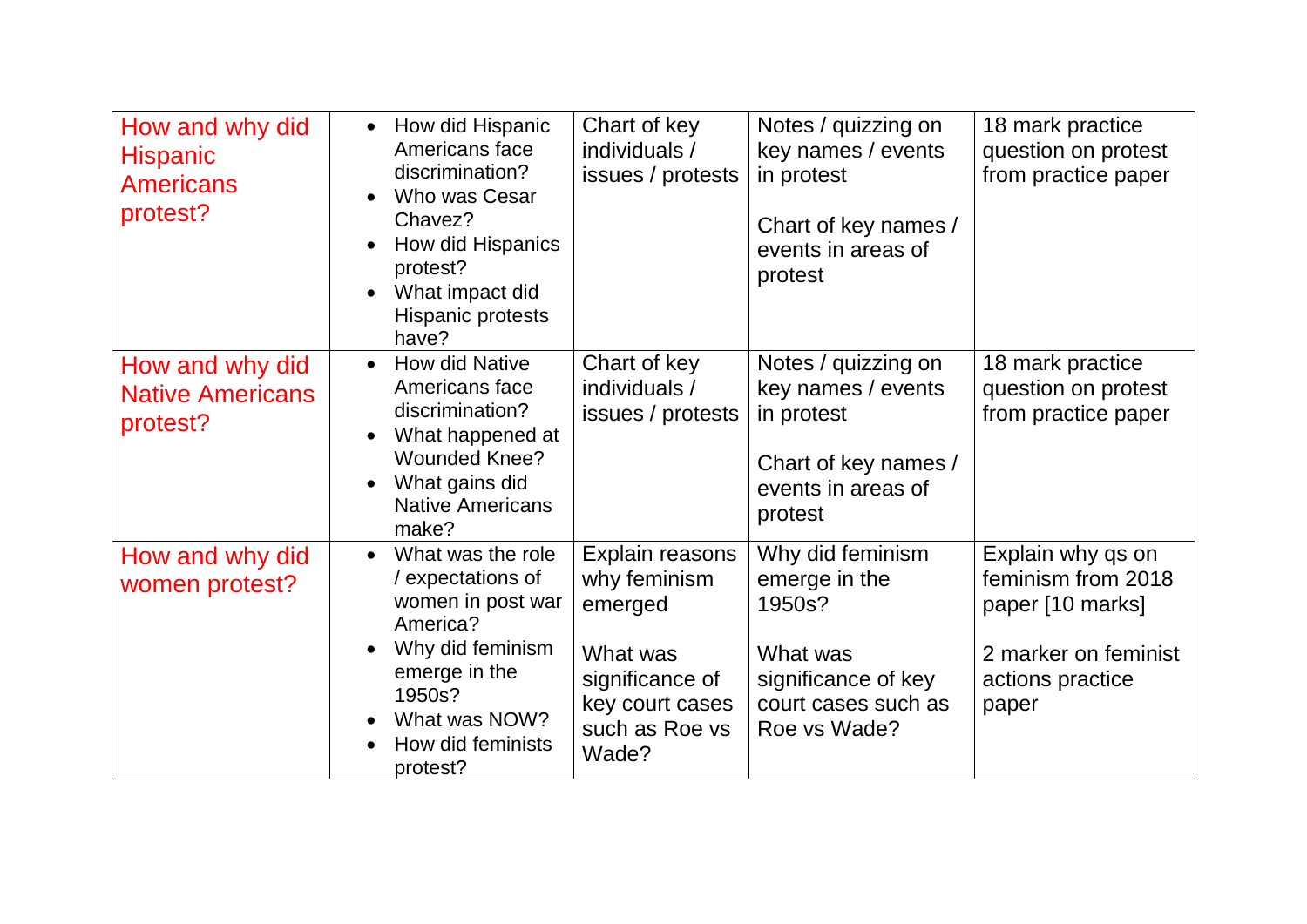|                                                                              | What was the<br>significance of the<br>Roe vs Wade<br>case?                                                                                                   |                                                                                                                                                                                                                                                        |                                                                                                                                                                     |                                                                                                                                       |
|------------------------------------------------------------------------------|---------------------------------------------------------------------------------------------------------------------------------------------------------------|--------------------------------------------------------------------------------------------------------------------------------------------------------------------------------------------------------------------------------------------------------|---------------------------------------------------------------------------------------------------------------------------------------------------------------------|---------------------------------------------------------------------------------------------------------------------------------------|
| How and why did<br>the Gay Rights<br>movement<br>become more<br>significant? | What was the<br>$\bullet$<br>significance of the<br><b>Stonewall Rights?</b><br>How did the<br>position of gay<br>people in the USA<br>change as a<br>result? | Overall<br>summary $-$ key<br>names / events<br>/ protests in<br>history of<br>protest covering<br>Hispanics,<br><b>Native</b><br>Americans,<br>feminism, gay<br>rights<br>Which protests<br>were most<br>successful?<br>Similarities /<br>differences | Why were events at<br>Stonewall<br>significant?<br>Notes / quizzing on<br>key names / events<br>in protest<br>Chart of key names /<br>events in areas of<br>protest | Explain why qs on<br>Stonewall from<br>practice paper [10<br>marks]<br>18 mark practice<br>question on protest<br>from practice paper |
| <b>How did Vietnam</b><br>cause social and<br>political unrest?              | What was the<br>"hippy"<br>movement?<br>Why did anti-<br>Vietnam protests                                                                                     | Significance of<br>popular culture<br>Examples of<br>anti-Vietnam<br>protest songs                                                                                                                                                                     | Notes / quizzing on<br>key names / events<br>in protest                                                                                                             | 18 mark practice<br>question on protest<br>from practice paper                                                                        |